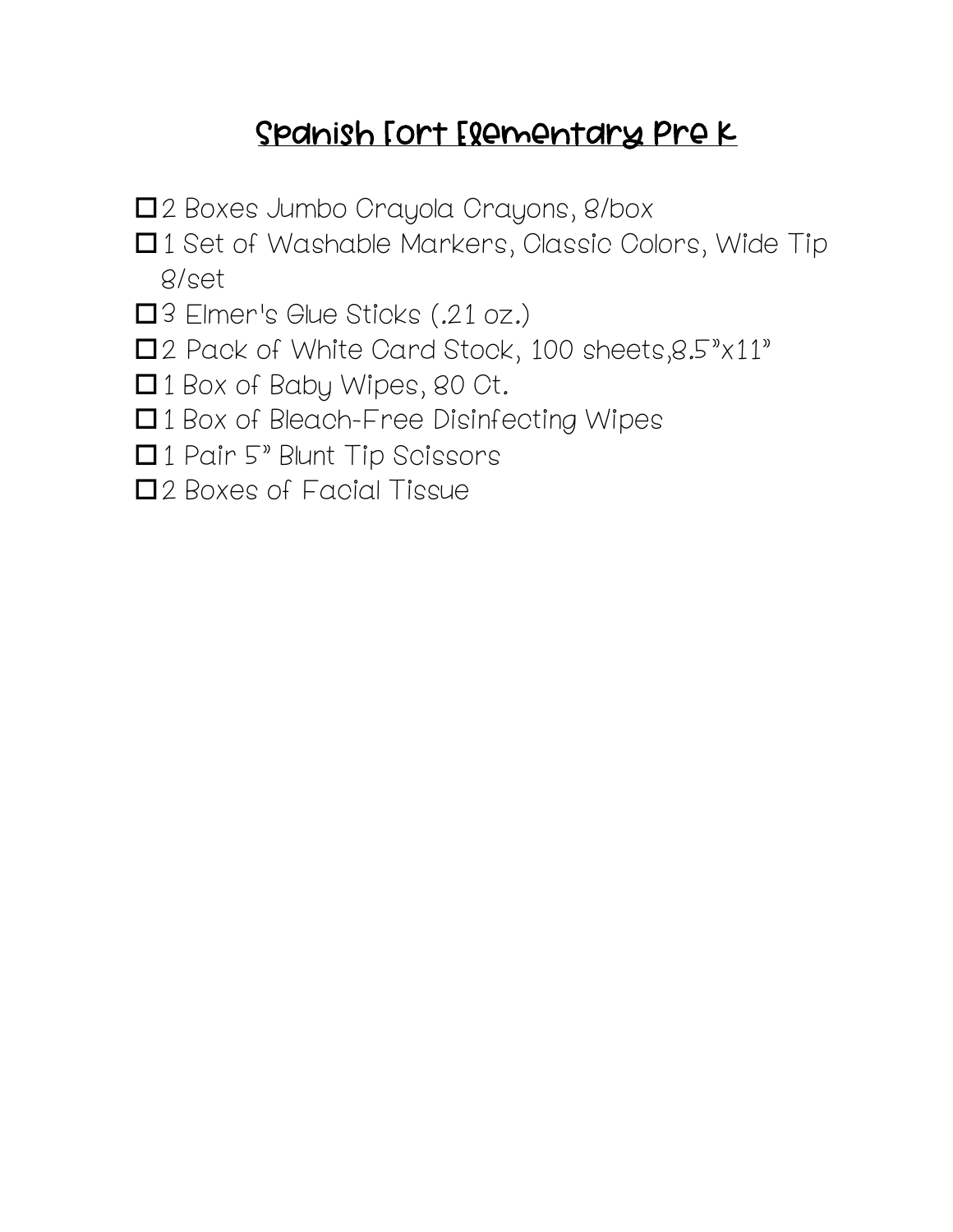# Spanish Fort Elementary Kindergarten

- □2 Containers of Clorox Wipes, Disinfecting, Bleach Free
- □1 Crayola Watercolor Paint Set, (Washable, 8 Colors w/Brush)
- $\square$ 2 Packs of White Card Stock, 100 sheets,  $8.5" \times 11"$
- □3 Red Poly Folders (2 Pocket w/Prongs)
- $\Box$  1 Pack of #2 Pencils (1 dozen)
- $\square$ 3 Elmer's Washable School Glue (4 oz., White)
- □5 Boxes Crayola 24 pack Crayons
- □1 Pr Westcott Scissors, 5", Pointed Tip
- $\Box$  1 Box Washable Crayola Wide Tip Markers, 8/Set
- $\Box$  1 Box Facial Tissue
- □1 Box Gallon Zipper Storage Bags
- □2 Chisel Tip Black Expo Dry Erase Markers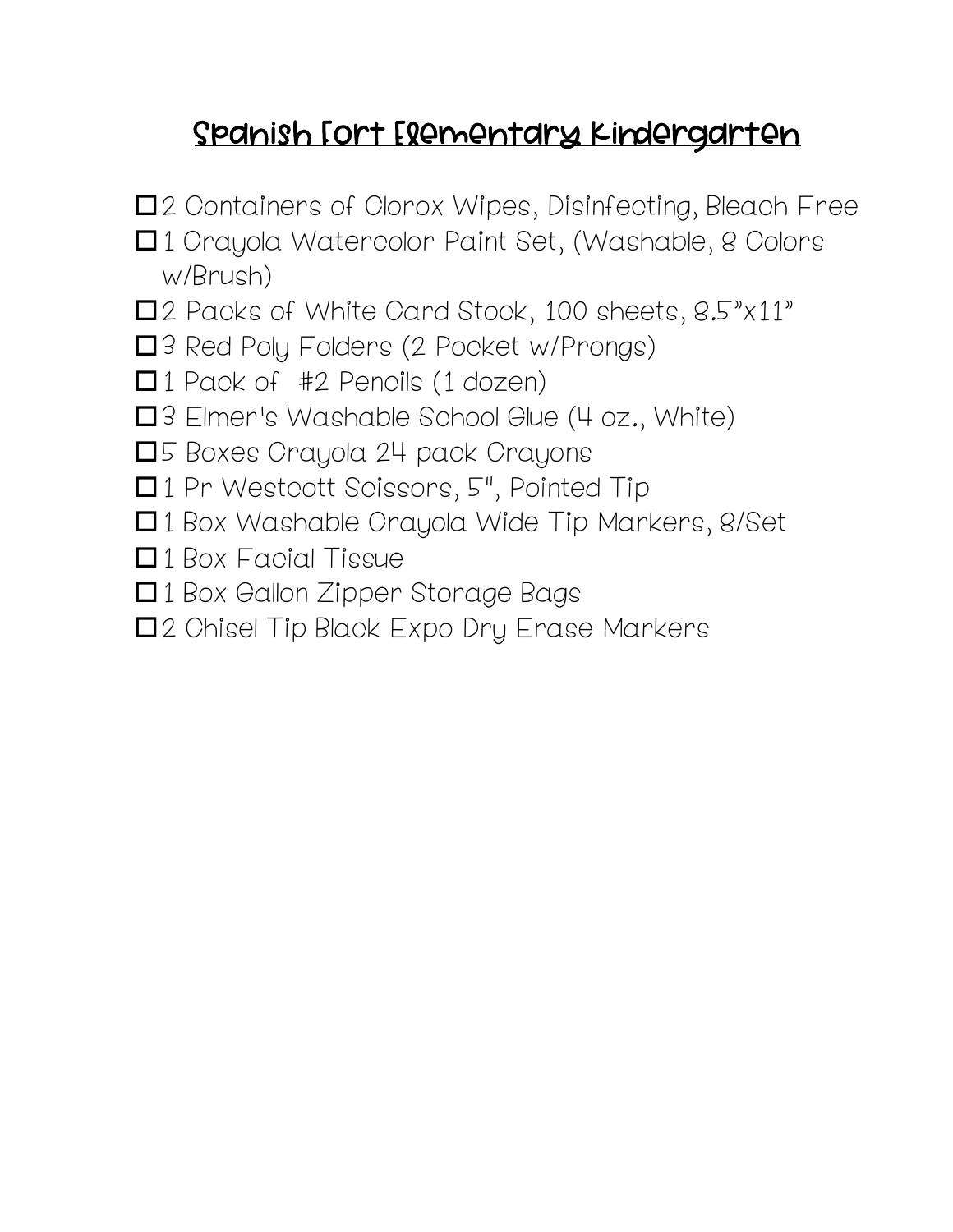## <u>Spanish [ort [lementary 1st Grade </u>

 $\Box$ 4 Elmer's Glue Sticks (.21 oz.) **O**5 Boxes Crayola Crayons (24/box) □1 Pr Westcott Scissors, 5", Pointed Tip □2 Boxes Washable Wide Tip Crayola Markers, 8/Set  $\Box$ 4 Dozen Dixon Ticonderoga Pencils (#2) □2 Boxes Facial Tissue  $\Box$  1 Fabric Pencil Case, 3-hole with Grommets □1 Pack of Assorted Construction Paper  $\Box$  1 Highlighter, Yellow, Chisel Tip  $\Box$ 4 Expo Dry Erase Markers, Black □1 Box of Bleach-Free Disinfecting Wipes □1 Box of Gallon Zipper Storage Bags  $\Box$  1 Elmer's Washable School Glue (4 oz., white)

 $\Box$  1 Set of Headphones with Ear Cushion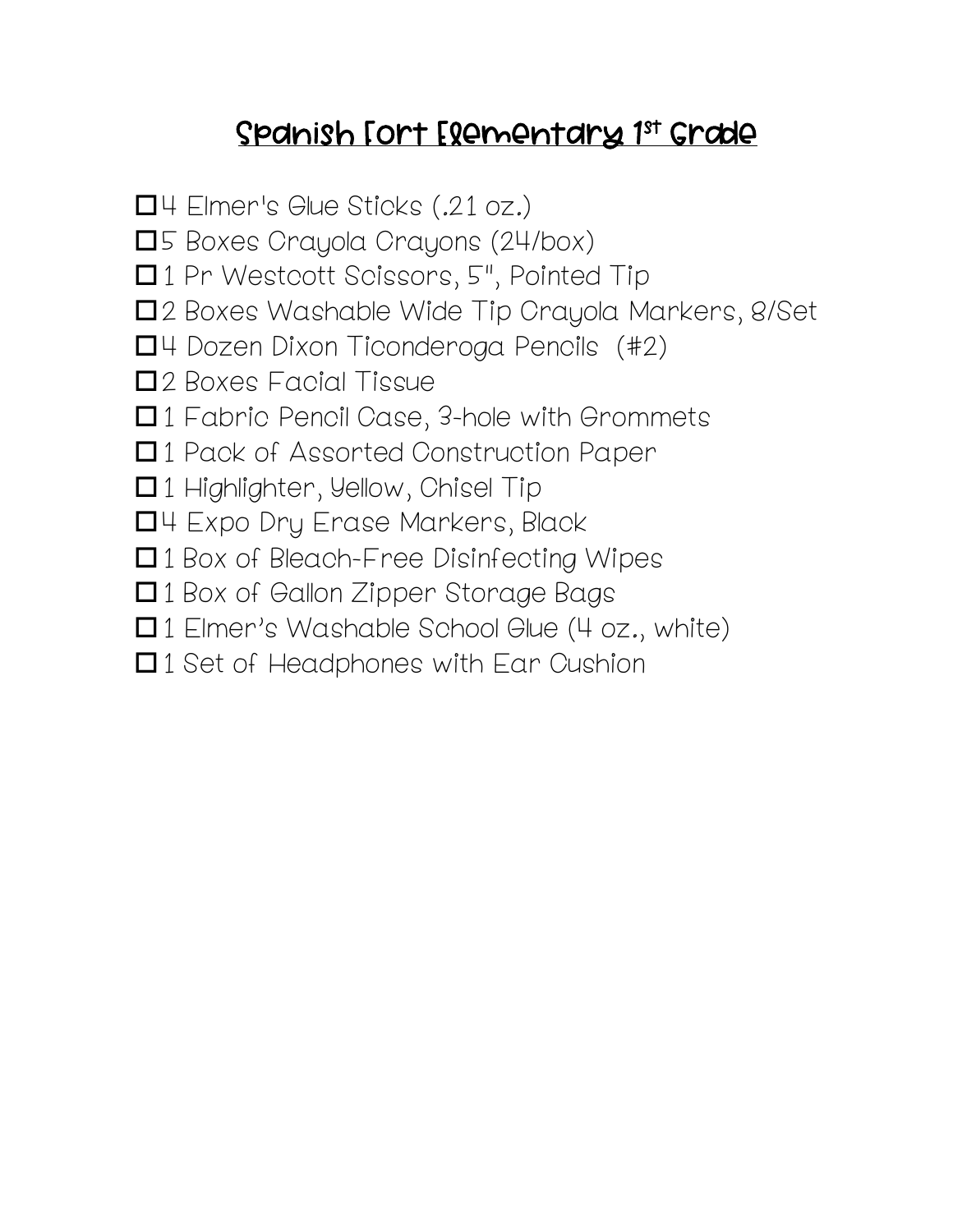# Spanish Fort Elementary 2nd Grade

 $\Box$  1 On ear headphones (not earbuds)  $\square$  2 yellow highlighters (chisel tip) □2 2 Pocket Poly Folders (1Blue/1Red)  $\Box$  1 Box of Quart Zip Storage Bags  $\square$  2 Clorox Wipes (Bleach Free, 35 Ct)  $\Box$  1 Fabric Pencil case, 3-Hole w/Grommets  $\Box$ 4 Black Fine Tip Expo Dry Erase Markers  $\square$ 2 Wide Rule Black Marbled Composition Notebooks □1 Pair Fiskars Scissors, 'For Kids', 5", Pointed Tip  $\square$ 2 Boxes Crayola Crayons (24 pack)  $\Box$ 4 Glue Sticks (.26 oz.) □1 Pencil Cap Erasers (12/Pack)  $\Box$  1 Box of Facial Tissue  $\square$ 2 Dozen #2 Pencils (Wooden) □1 Box Washable Crayola Markers (8/set)  $\Box$  1 Box 7" Colored Pencils (12/set) □1 Primary Composition Notebook, Black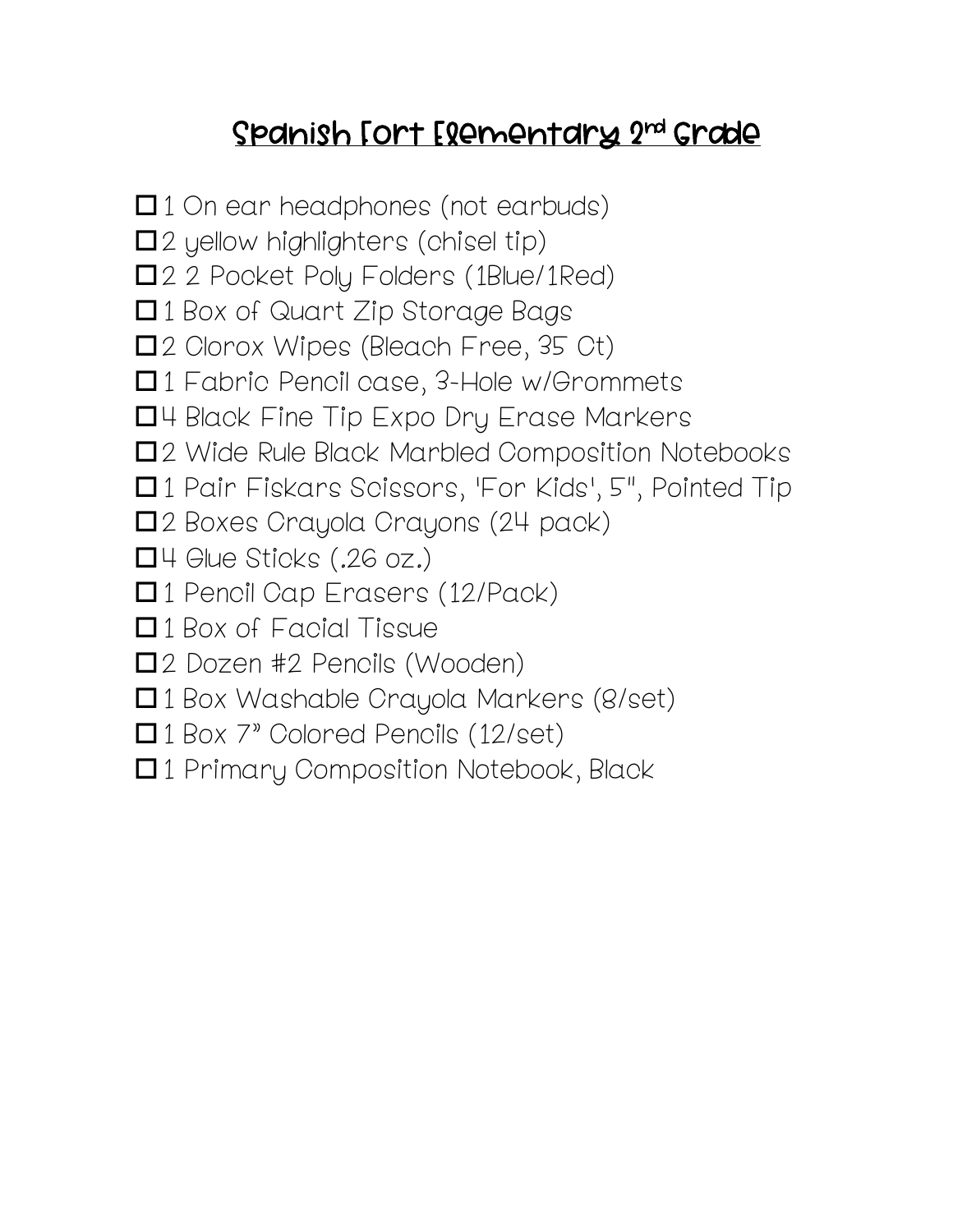# Spanish Fort Elementary 3rd Grade

- $\square$ 2 Black Expo Dry Erase Markers (chisel tip)
- o2 Boxes Facial Tissue
- □2 Dozen #2 Wooden Pencils
- □13 Ring Binder (1", Black, Clear View Cover)
- □2 Packages Pencil Cap Erasers (12/Pack)
- $\square$  2 Poly Folders (1 Red  $\leq$  1 Blue 2 Pocket/ With Prongs)
- □2 Fabric Pencil case, 3-Hole w/Grommets
- □2 Boxes Crayola Crayons (24/Box)
- $\Box$  1 Pair Fiskars Scissors, 'For Kids', 5", Blunt Tip
- $\Box$  1 Wide Rule Composition Notebooks (Black Marble Cover)
- $\Box$  1 Wide Rule Composition Notebooks (Red Marble Cover)
- $\square$  1 Notebook (1 Subject)
- □1 Pack of Index Cards, 100/pk, White, 3"x5"
- □1 Clorox Wipes (Bleach Free, 70 Ct)
- $\Box$ 4 Glue Sticks, .74 oz
- $\Box$  1 Hand Sanitizer
- $\Box$  1 On Ear Headphones with Ear Cushion
- □1 Box Gallon Zipper Bags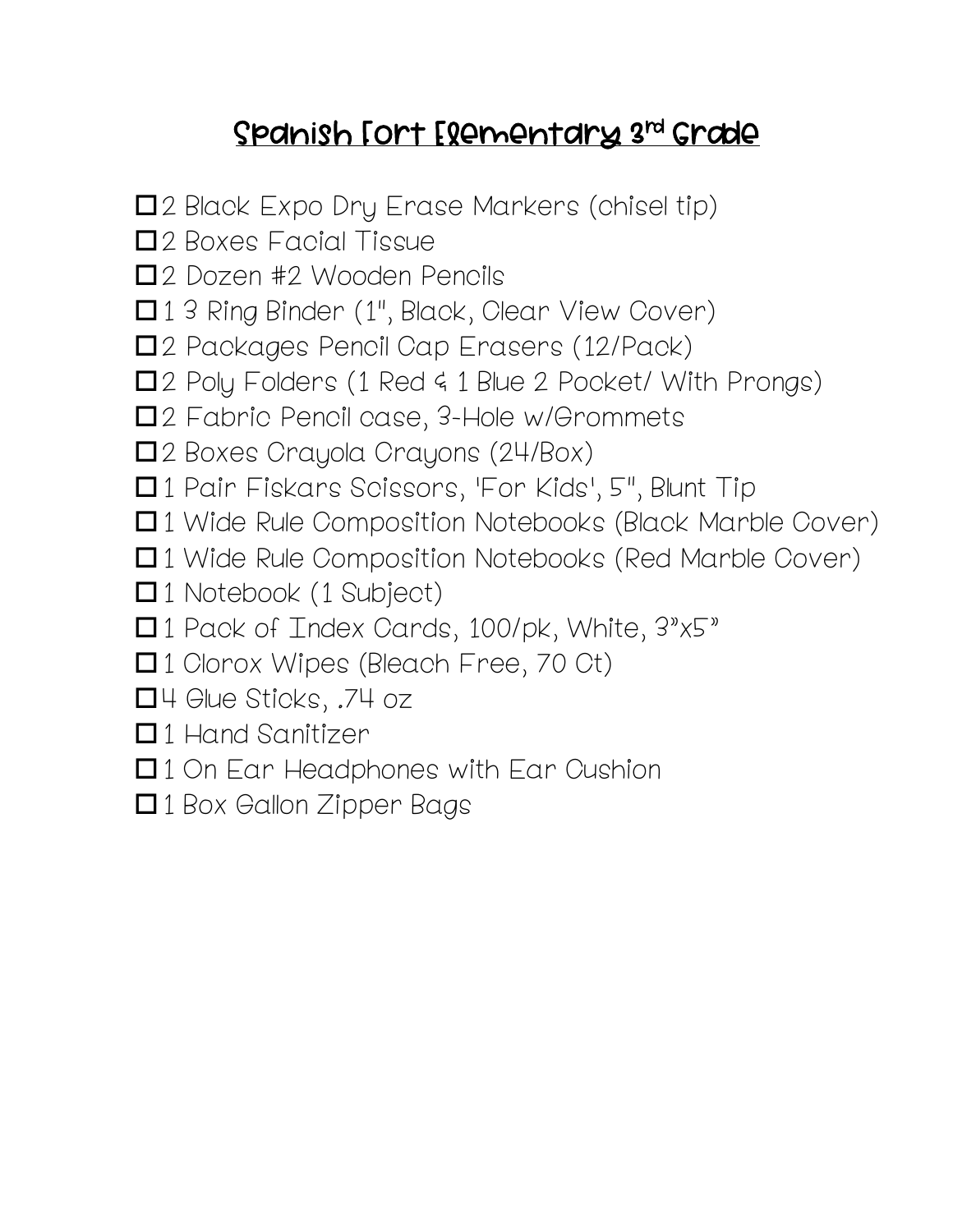## Spanish Fort Elementary 4th Grade

- $\Box$  1 Box Zip Gallon Storage Bags
- $\square$ 2 Medium Point Red Pens
- □1 Pack Filler Paper, Wide Rule
- $\square$ 2 Yellow Highlighters (Chisel tip)
- $\square$  10 Glue Sticks (.21 oz.)
- $\square$ 6 Composition Notebooks, (Wide Rule, Black Marble Cover)
- $\Box$  1 Clorox Wipes (Bleach Free)
- $\Box$  1 Green Poly Folder (2 Pockets)
- □2 Boxes Crayola Crayons, Hinged Top, 48/Box
- $\Box$  1 Pair Scissors, 7", Pointed Tip
- $\square$ 2 Boxes Facial Tissue
- $\Box$ 4 Dozen Dixon Ticonderoga Pencils, #2
- $\Box$  1 Set Colored Pencils,  $7"$  (12/set)
- $\Box$  1 Box of Fine Tip Washable Crayola Markers (10/set)
- $\Box$  1 Pkg 3x3 Sticky Notes, Yellow
- $\Box$  1 Chisel Tip Highlighters- 5 pack (Yellow, Blue, Green, Pink, Orange)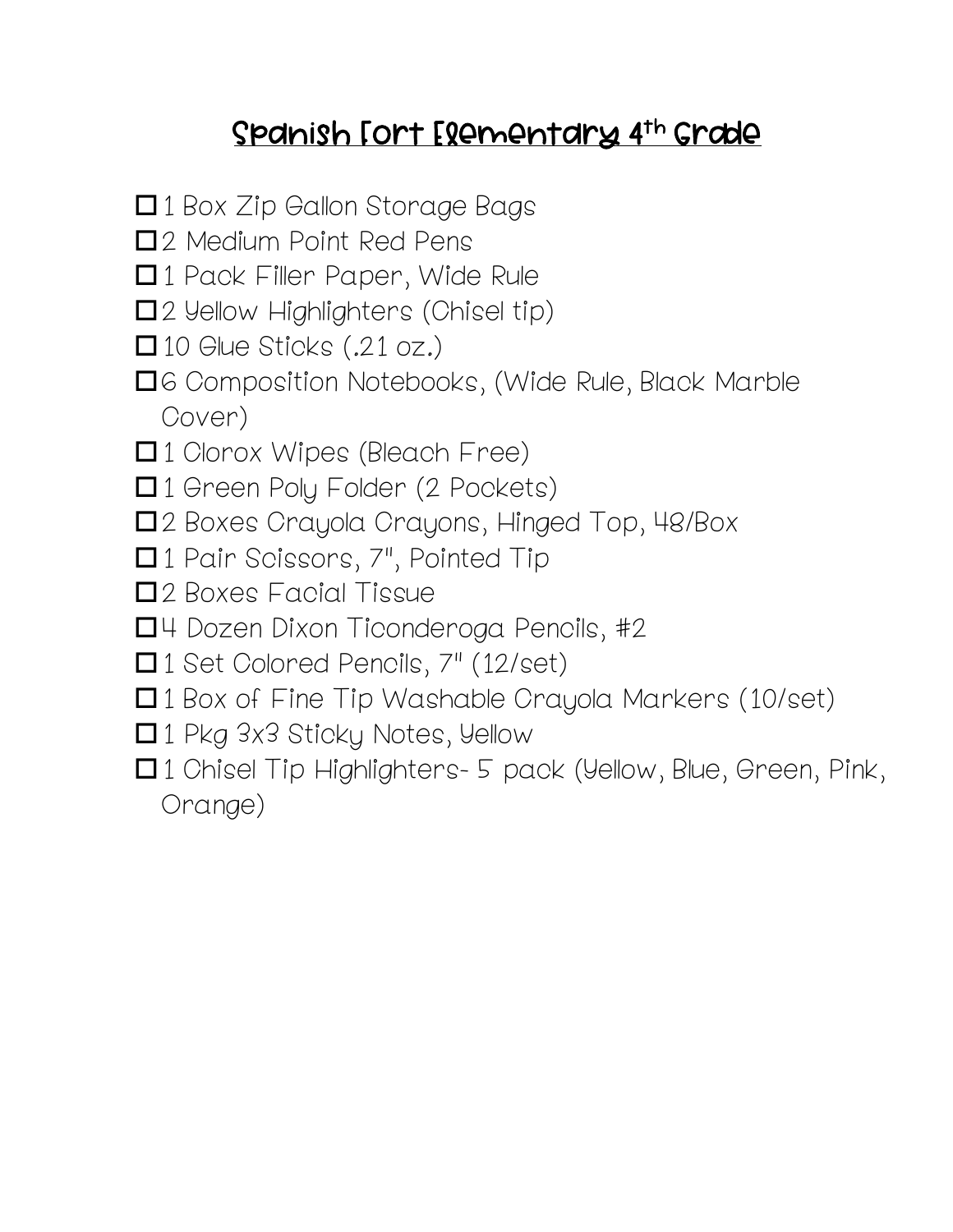## Spanish Fort Elementary 5th Grade

- $\square$ 1 Box Crayola Crayons (24/Box)
- □1 Composition Book, Marble, WR, Green
- $\Box$  1 Composition Book, Marble, WR, Black
- $\Box$  1 Blue Poly Folder with 2 pockets  $4$  prongs
- $\Box$  1 Yellow Poly Folder with 2 pockets 4 prongs
- □2 Fine Point Black Sharpies
- □1 Set Crayola Colored Pencils, 12/Set
- □1 Pair Scissors, 7", Pointed Tip
- $\square$ 5 Dozen #2 Pencils
- $\Box$  1 Clorox Wipes/ Bleach Free
- $\Box$ 4 Yellow Chisel tip Highlighters
- $\square$ 2 Medium Point Red Pens
- $\square$ 2 Boxes of Tissue
- □2 Packs of Wide Rule Filler Paper, 100 sheets/pack
- □2 Packs of Pencil Cap Erasers
- □2 Elmer's Glue Sticks (.21 oz)
- $\Box$  1 Pencil Case, Vinyl, Bank Bag (11" x 6")
- □1 Binder, 3 Ring, 1 Inch